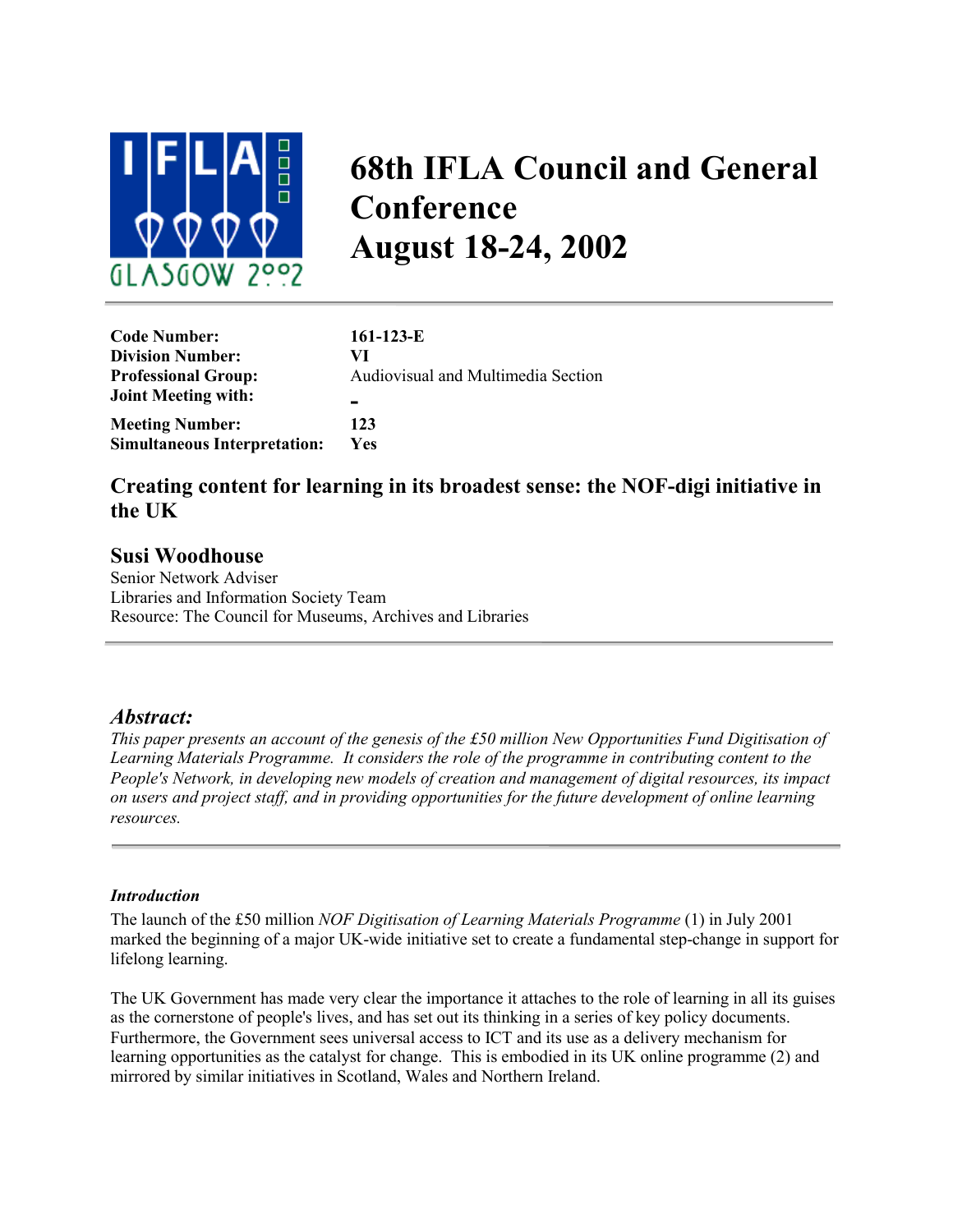#### *The People's Network*

A major element in this is the People's Network (3): a £170 million project to create ICT learning centres in all 4,300 UK public libraries by the end of 2002. Funding comes from the UK's national lottery via the New Opportunities Fund, and project management is a partnerships between the Fund, Resource: The Council for Museums, Archives and Libraries (4) and the respective strategic bodies for library and information matters in Scotland, Wales and Northern Ireland.

Whilst £100 million was set aside for infrastructure and £20 million for ICT training of all 40,000 UK public library staff, £50 million of this funding stream is for the Digitisation of Learning Materials Programme (or nof-digi as it has come to be known). This will provide a significant element of the online resources for the People's Network. Newly-digitised content will be made available free at the point of use not only via the People's Network, but also via the National Grid for Learning (5) as a major contribution to online resources complementing National Curriculum materials. This short paper sets out how the programme has been put together and identifies issues, outcomes and impacts for the future.

### *Background*

Nof-digi offers a landscape of opportunity complementing related programmes in other sectors including central Government's UKOnline portal, the National Electronic Library for Health, the developing Information Environment in higher and further education, and learning materials provided through the media and commerce. It has the potential to demonstrate excellence, celebrate diversity and become a benchmark for the digital learning continuum. Already, it has informed the development of other largescale public sector programmes such as the recently announced Culture Online(6) from the Department for Culture Media and Sport (7) .

In view of the intensive level of activity with respect to digital content creation, not only in the UK but across the globe - what is it which makes this programme any different? At a strategic level, the programme - in harmony with other similar initiatives - recognises the importance of creating a "networked learning space" which takes advantage of connectivity to engage users in shaping not only their own ideas, learning and lives, but also to offer opportunities to make informed choices, to feed imagination, to build capacity, and to support the development of communities of interest. However, over and above the sheer size of the sum of money being committed in one tranche of awards, there are three aspects that characterise the *digi* programme that are special:

- It reflects ALL walks of life, encompassing a broad church of interests and information, supporting learning for life in its broadest sense
- It encompasses not only a wide range of participating organisations from the public, private and voluntary sectors, but also the whole continuum of experience - from those institutions who are old hands to those for whom this is a maiden voyage.
- It will offer new opportunities for providers and users alike generating an invaluable legacy of increased competencies and confidence for both

#### *Groundwork*

The programme, launched in August 1999, set out to improve the quality of life for all citizens through the imaginative and innovative use of Internet and digital technologies to create a coherent body of content that will unlock the rich resources of our knowledge organizations and support learning for life in its broadest sense. Three overarching themes were specified reflecting the policies of the present Government's strategies for the information age and ensuring a broad base for potential applicants. These are: Cultural enrichment, embracing heritage, community identity and creative experience; Citizenship in a modern state incorporating Government services, corporate citizenship and the informed citizen; and, Reskilling the nation with an emphasis on conventional literacies, new literacies and creative literacies.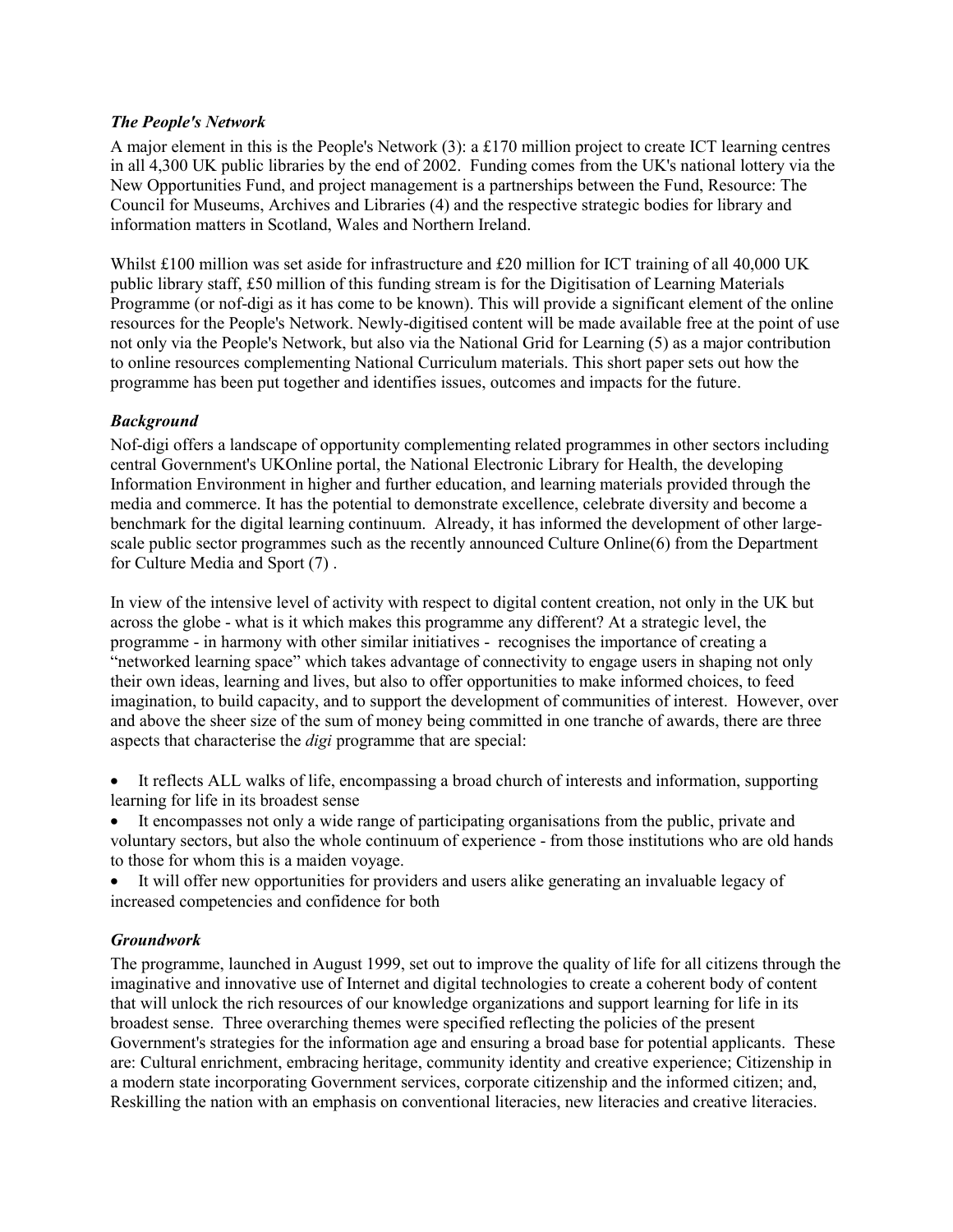The New Opportunities Fund made clear its commitment to support projects that used best practice in creating digital materials, and to fund content that reflected the rich diversity of resources that is achievable through partnership. Indeed, the concept of partnership and collaboration was to form the bedrock of the whole programme.

It is important to appreciate that a programme of such broad scale and scope had not been attempted in the UK before: it was impossible to predict what would happen, and all involved would be part of a groundbreaking experiment requiring flexibility, adaptability and lateral thinking.

Stage one of the submission process resulted in some 340 applications totalling in excess of £140million and, following assessment by a panel of experts, some 200 institutions were subsequently invited to prepare full applications for Stage 2, of which 154 were awarded grants following further assessment. This bald summary is, of course, highly simplistic - the whole process took two years - and as the bones of the programme began to emerge, there were many issues to be addressed. Indeed, this is still true as projects are being implemented and vision becomes reality. It is impossible to come up with all the answers in advance of the questions, particularly in such a fluid and fast-developing area, and one of the characteristics of *digi* will be innovation through the sharing of experiences. The Fund's attitude to the level of risk here is refreshingly healthy, and an apposite embodiment of its name.

#### *The consortium approach to NOF-digitise*

In order to embed the partnership approach at the heart of the programme, the People's Network Team at Resource undertook a careful topic analysis of the 343 applications for the Fund as an adjunct to the Stage One assessment process. This would identify synergies between individual applications and inform the shape of the framework for the overall programme in a way which reflected and enhanced its three broad themes. Following recommendations made by the Expert Panel on which applications should go forward to Stage Two, the next step was for Resource and the Fund to assemble individual applications into topicbased groups where it was felt likely that shared programmes for development, based on natural synergies could be found, and to invite those groups to work as consortia. Efficient and effective use of resources for all concerned, and technical coherence were driving factors, but most important was the wish to embed an outward-facing focus on learners' needs by exploiting the flexibility of the networked environment which allows links and connections impossible in other media. This resulted in a mix of consortia (36 in all) addressing a wide range of particular themes from Archaeology to Zoology via manufacturing, farming, the performing and visual arts, genealogy, basic skills, migration, citizenship, disability, science and invention, transport, world cultures, and so on, and those looking at resources reflecting the character, or sense of place, of a particular geographic area such as the West Midlands, Wales, London, or areas of outstanding natural beauty like the Lake District.

Whilst wishing to encourage as great a level of integration and joint working amongst consortium partners as possible, the over-riding concern was to provide a flexible framework within which individual solutions could be reached, not a straitjacket where one size had to fit all. Several different working models were suggested from complete integration - where a lead partner in a consortium managed and delivered the whole project - through more informal arrangements where individual partners' expertise and experience was used across the consortium to best effect, to a stand-alone option where - for very good reasons - an informed choice was made to continue as a single application. Indeed, many applications were partnerships from the outset, some very extensive -such as *Gathering the Jewels* led by the National Library of Wales with 172 contributing organisations. Once again, the range of topics was diverse and included biodiversity, contemporary arts, football, horse racing, Irish history, local history and reader development.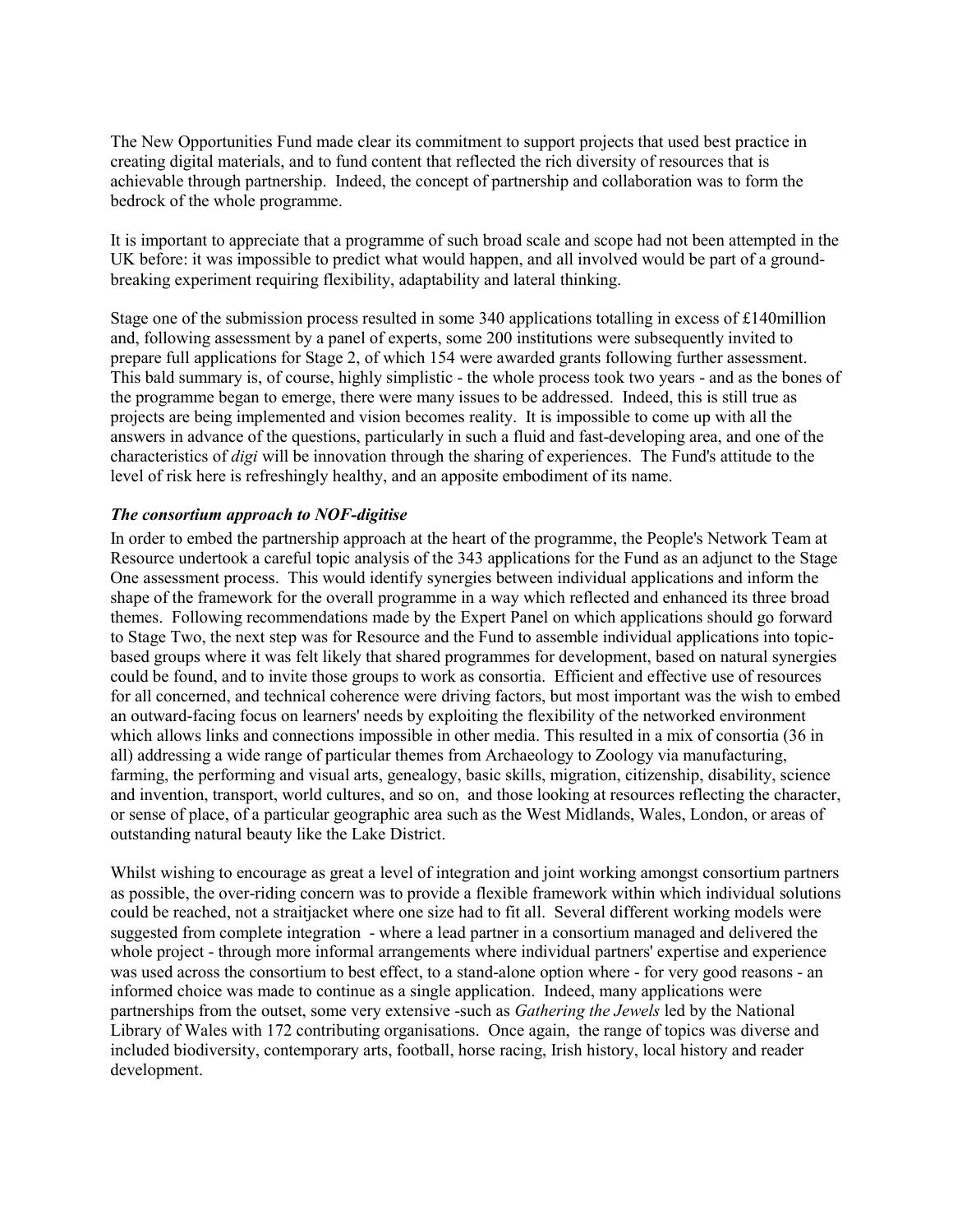#### *Technical standards*

Clearly, one of the major critical success factors for nof-digi is that it should be possible to share content seamlessly whether between projects, between projects and users, or between nof-digi, other content creation programmes and users. It is important to be able to find and use content without specialist tools, and to be able to manage it effectively in both the immediate and the long-term. The adoption of a range of technical standards for the programme was therefore seen as a must from the outset. The benefits of such a coherent, managed programme which ensures interoperability, sustainability, long-term accessibility and integrity are obvious and do not need to be rehearsed here.

The UK Office for Library and Information Networking (UKOLN) (8) was asked to prepare a technical standards document for the programme which set out not only those standards which were to be mandatory across all projects, but also presented a range of others which would further enhance best practice digital resource creation, presentation and use. These standards - which follow the digital lifecycle for ease of application - are revised during the life of the programme to reflect developments in the field (such as XML and OAI) (9). It is pleasing to note that this approach to the development of a technical standards framework for all projects has created considerable interest worldwide.

#### *Support for projects*

As the scale and scope of the programme began to emerge at Stage One, NOF and Resource began to discuss how best to provide support and guidance to applicants at Stage Two. The need for expert advice on technical issues was clear, but other aspects such as business planning, intellectual property and project management also needed to be addressed. The Fund was also keen to generate a sense of community amongst its *digi* applicants which would lead to shared work and experience and result in capacity building. The solution was a three-way partnership in which UKOLN provided technical guidance, and Resource and the Fund a range of project planning support via the UKOLN and People's Network websites together with a discussion list, all kick-started with a series of roadshows across the UK.

This support service has become an integral part of the programme proper, and is seen as an important means of providing a vehicle for debate and discussion and supporting the development of the *digi* community. The partnership has widened to include the Arts and Humanities Data Service (10) drawing on their digital resource creation expertise, and the British Educational Communications and Technology Agency (11) to enrich the knowledge base for learning support. There is much to consider: cross programme issues such as the use of Geographic Information Systems and technical standards developments and their application to the programme; emerging models for rights management, and for service sustainability, resource discovery, re-use, long-term access and evaluation. Much of the past year has been spent in the delivery of an extensive series of workshops addressing these aspects as well as building a substantial body of web-based resources including a progamme manual, issue papers and FAQs. (12) and (13).

#### *Stage Two: defining the future*

The year of intense activity between the summers of 2000 and 2001 is one which will be remembered not only by project applicants as they put together their submissions in time for the February 2001 deadline but also by the Fund and Resource as the framework for a fair and accountable assessment process was put together and delivered. In order to meet the tight timescale, a forty-strong team of expert assessors (technical and business) was assembled and managed by Resource to support the Fund's own team of case managers for the programme as the most efficient way of covering all aspects and ensuring that all applications received due and proper attention. More importantly, the need for such an approach reflects the sheer scale and scope of the programme. Recommendations were then put to three meetings of a Panel of Experts whose job it was to consider the appropriateness and viability of applications in the context of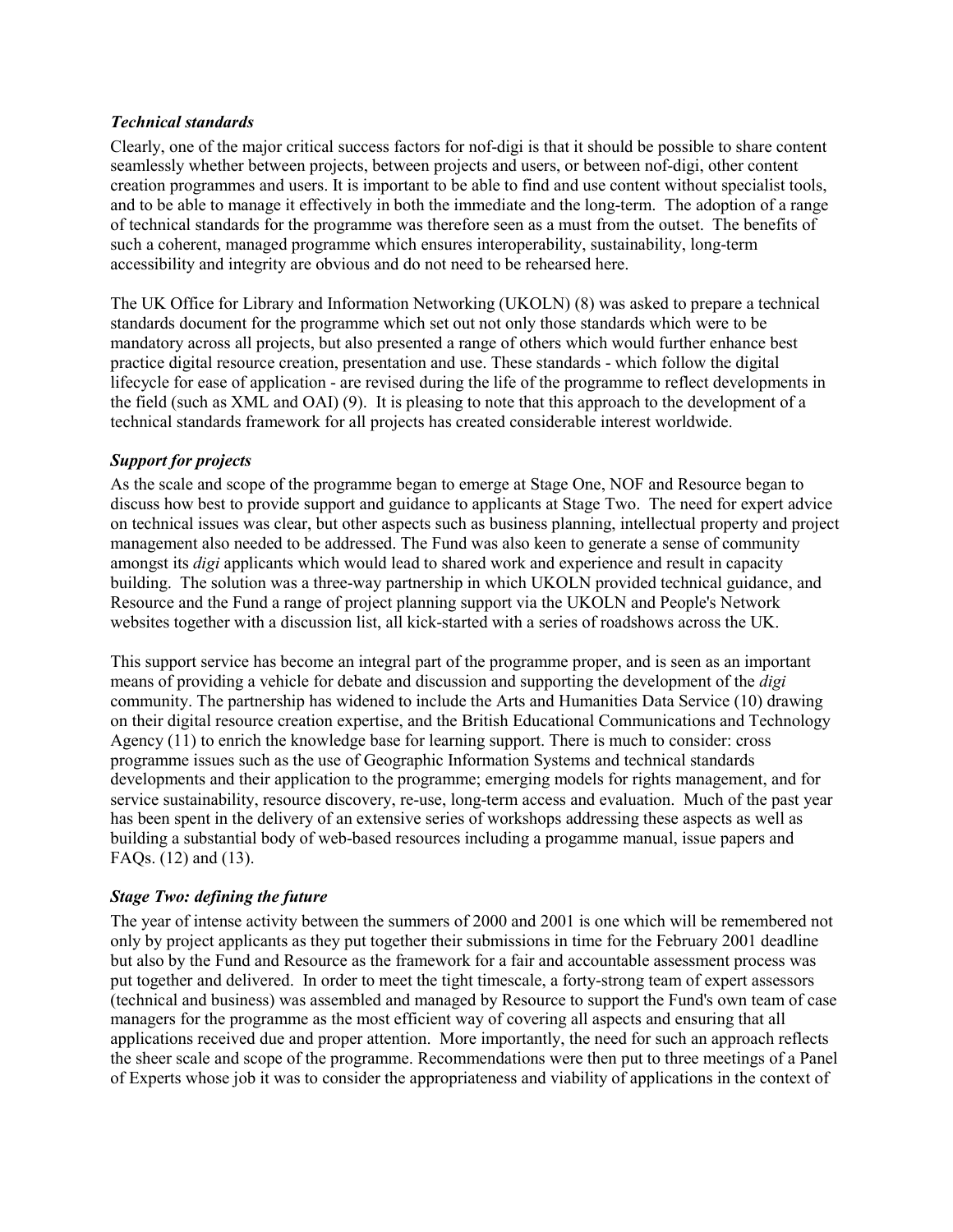the whole programme, and to advise the New Opportunities Fund Board who made final decisions on grants to be awarded. Now the real work could - at last - begin.

#### *The future starts here*

A year on, there are 150 projects with grants ranging from £14,000 to £4 million, arranged in some 36 consortia and 34 individual projects. At a very rough estimate, the output will be to produce a digital learning materials foundry of well over 1 million images, tens of thousands of audio and video clips, innumerable pages of text and many hundreds of new learning packages on topics as diverse as biscuits, voluntary work, migration, biodiversity, football, contemporary art, music and photography, reading, etc... It is impossible to reflect the huge diversity that is nof-digi in this short paper, but a handful of examples may give just a hint of the rich variety of flavours.

**Celebrating Wales , (**£1.21million) a consortium of the National Library of Wales, Swansea Museum Service and Powys County Archives. NLW's *Gathering the Jewels* (14) is a unique project, bringing together for the first time in one collection the treasures of Wales held in its museums, libraries, galleries and record offices. 172 potential contributing institutions will present a panorama of Welsh history and culture. *Swanseaheritage.net* will interpret the history and natural environment of the Swansea and Gower areas in six bilingual themes: Industry, the Sea, World War II, People, Archaeology and Art & Culture. *Powys: A Day in the Life:* is focusing on what was happening across the community on one day in Powys history, Monday 6th April 1891 (the day of the national census), and comparing it with diaries kept by people in the county on one day in 2001.

**Seamless UK** (15) **[**£1.25 million], a consortium of Essex County Libraries; NCVO; Medway Libraries; Age Concern; North Lincolnshire Libraries**,** led by Essex, is creating a web-based Citizens' Gateway: a single point of access to information about public services regardless of whether they are provided by national, regional or local government or by non-governmental agencies in the public, private or voluntary sectors. The initial emphasis will be on information about Employment, Benefits, Health, Education and Active Citizenship. This work has already excited the interest of the Office of the e-Envoy as a potential framework to bring together national strategies and local initiatives in a user-focused way.

**The Maritime Consortium,** [£2.92 million], led by the National Maritime Museum, and including; Bristol City Council; Hartlepool Libraries; Liverpool Libraries and Southampton Libraries. Their Port Cities project is an imaginative, multi-media resource that allows individuals to explore Britain's rich maritime heritage in a selection of key cities and investigate its significance for communities living in these locations today, and provides materials and guidance for family historians with seafaring ancestors.

**Visugate,** [£190,000] being developed by the National Library for the Blind will provide easy access for visually impaired and sighted people to a comprehensive range of information on visual impairment through an innovative online portal*.* This will offer a 'one-stop shop' for anybody with an interest in visual impairment resources on the internet; a forum for the development/promotion of specialists groups; and content and structure for the development of learning resources relating to visual impairment

**Moving Here** (16), [£2.5 million] an extensive partnership led by the Public Record Office will celebrate, explore and record why people from all over the world came to the UK and what their experiences were and continue to be. It will focus on the experience of people from the Caribbean, South Asia, Ireland, and European Jewish communities, and on those already living here, especially in London, Yorkshire and the North West. There will be themes relating to the individual communities, as well as crosscutting themes: the immigration experience, military service and racism.

Reader development is embedded in the soul of public libraries and **Open Libraries** [£350,000] will develop the already successful Book Forager as a unique resource for readers of fiction*.* Artificial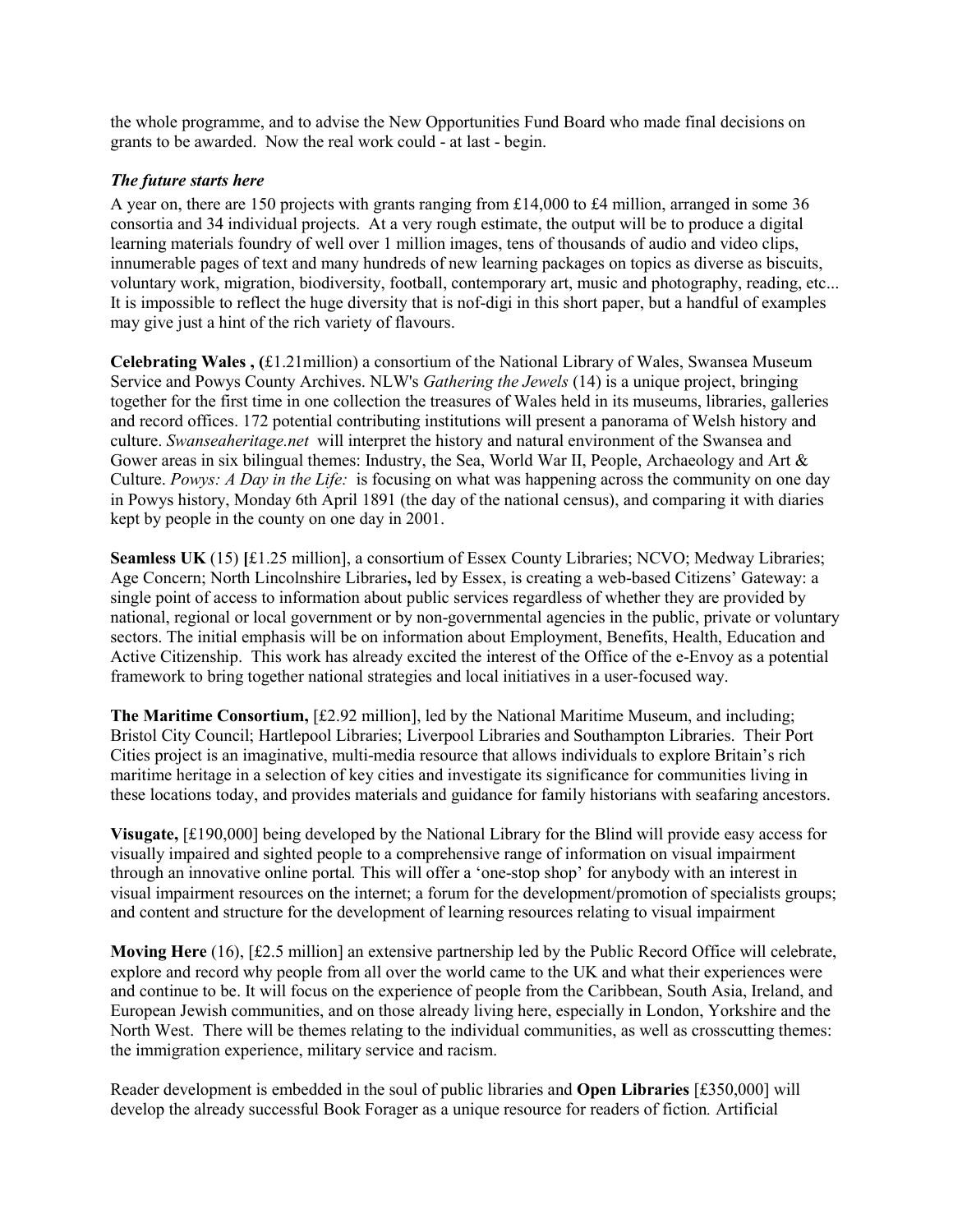intelligence and collaborative filtering is used to enable readers to explore choices based on searching by mood, genre and other characteristics such as humour, romance or type of led protagonist; to increase their confidence to take their reading in new directions, and to demonstrate the connection between the old and new literacies. Book Forager will link to the major library web cataloguing systems allowing readers to check availability at their local library and browse or reserve a title.

The North West Museums Service [£87,000] is exploring the nation's passion for football with its *Museums Fever - In the net* project to provide on-line exhibitions, careers information and learning materials curated by 16-25 year olds using the collections of the Football Museum.

Finally, the largest grant form the programme of some £4million was awarded to the National library of Scotland for its **Resources for Learning in Scotland** (17) project. This brings together materials from some 95 contributing institutions in Scotland to create a microcosm of the programme itself. The expertise of SCRAN is being drawn upon in its role as managing agent for the project.

Clearly, the imagination, innovation and creativity central to the success of the programme are being delivered even through this modest handful of examples. The promise of a rich fabric of learning resources delivering the vision of New Opportunity will most surely be delivered. To celebrate this, the Fund has begun work on a showcase portal for all *digi* projects which will develop over the life of the programme. At present it is a simple presentation of project thumbnail sketches, but next steps are to build a searchable database of collection level descriptions and to see how the object level metadata being created by individual projects can best be harnessed to improve resource discovery.

#### *Impact*

What will be the impact of all this? At the moment, of course, it is impossible to say for sure (and a multilayered evaluation and impact programme is currently being prepared by the Fund and Resource). However, there is already evidence that the programme is influencing thinking at a strategic level not only in the UK, but in Europe and more widely - particularly with its approach to technical standards. It is already generating discussion on how the framework it has developed can be built upon: for example, by exploring the Sense of Place materials, scaling up the SeamlessUK model through wider partnerships, or through re-purposing materials for the Department for Education and Skills Curriculum Online programme. There are many fascinating opportunities and no doubt that nof-digi will fuel a learning revolution for all, engaging interests, whetting appetites for more and changing people's lives for the better.

#### *References*

- (1) [www.nof-digitise.org](http://www.nof-digitise.org/)
- (2) [www.ukonline.gov.uk](http://www.ukonline.gov.uk/)
- (3) [www.peoplesnetwork.gov.uk](http://www.peoplesnetwork.gov.uk/)
- (4) [www.resource.gov.uk](http://www.resource.gov.uk/)
- (5) [www.ngfl.gov.uk](http://www.ngfl.gov.uk/)
- (6) [www.cultureonline.gov.uk](http://www.cultureonline.gov.uk/)
- (7) [www.culture.gov.uk](http://www.culture.gov.uk/)
- (8) [www.ukoln.ac.uk](http://www.ukoln.ac.uk/)
- (9) [www.peoplesnetwork.gov.uk/content/technical.asp](http://www.peoplesnetwork.gov.uk/content/technical.asp)
- (10) [www.ahds.ac.uk](http://www.ahds.ac.uk/)
- (11) [www.becta.org.uk](http://www.becta.org.uk/)
- (12) [www.ukoln.ac.uk/nof/support/](http://www.ukoln.ac.uk/nof/support/)
- (13) [www.peoplesnetwork.gov.uk/content/digitise.asp](http://www.peoplesnetwork.gov.uk/content/digitise.asp)